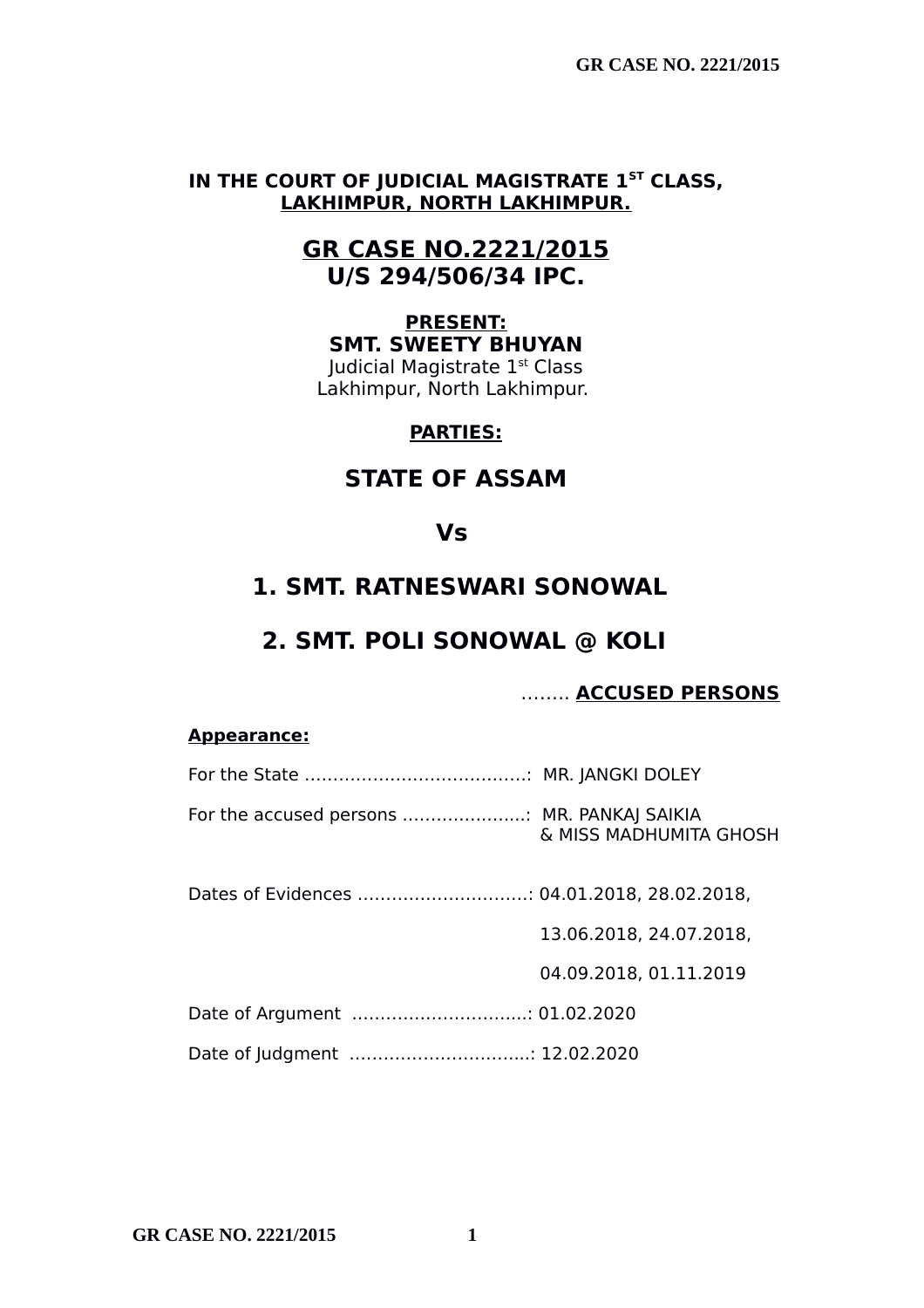## **JUDGMENT**

- **1.** The accused persons, namely, **Smt. Ratneswari Sonowal**, wife of Sri Puneswar Sonowal and **Smt. Poli Sonowal @ Koli,** wife of Sri Sarat Sonowal, both are R/o village – Gagaldubi, Police Station-Boginadi, in the District of Lakhimpur, here in this case have been put to trial to answer the charges for the offence Punishable under Section 294/506/34 of the Indian Penal Code.
- **2.** The brief facts of the prosecution case is that on 29.10.2015 at about 9 A.M. while the informant went to his own land, the accused persons carrying dao and lathi and uttered obscene words against him. Hence, the case, and the same was registered as Boginadi Police Station Case No.123/2015 under Sections 294/506 of the Indian Penal Code against Sri Sarat Sonowal, Sri Mukunda Sonowal, Sri Puneswar Sonowal, Smt. Ratneswari Sonowal, Smt. Poli Sonowal @ Koli named in the ejahar. The Investigating Officer submitted Charge Sheet against the accused persons, namely, Smt. Ratneswari Sonowal and Smt. Poli Sonowal @ Koli under Sections 294/506 of the Indian Penal Code.
- **3.** After appearance of the accused persons, the copies of the relevant documents were furnished to both the accused persons. Upon hearing and on perusal of the case record the particulars of offence under sections 294/506/34 of IPC were read over and explained to the accused persons by my Learned Predecessor to which they pleaded not guilty and claimed to be tried.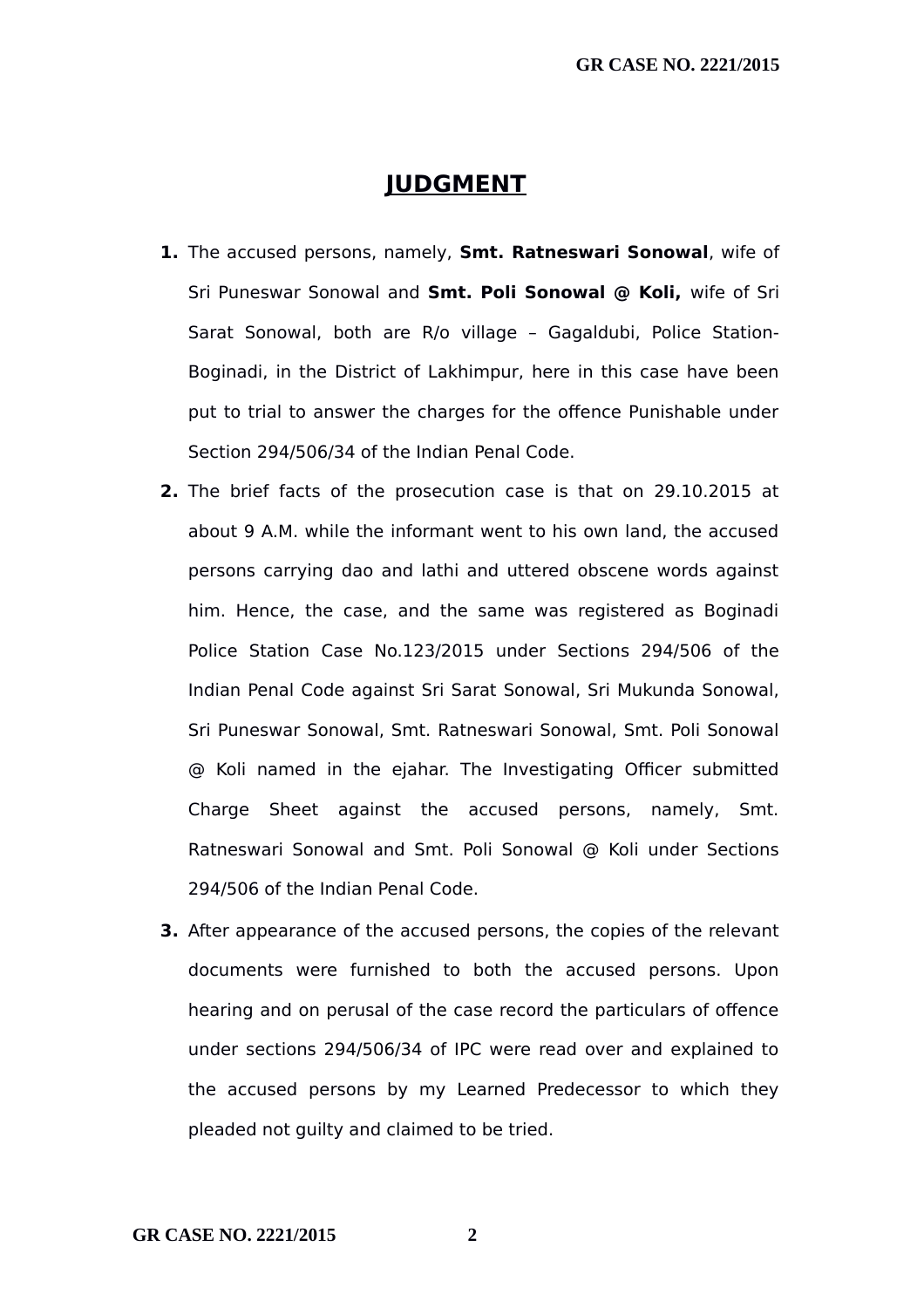- **4.** In support of the case, the prosecution has adduced 6 PWs. The statements of the accused persons were recorded under Section 313 Cr.P.C. and the accused persons denied of committing the alleged offence and also denied to adduce any evidence in their support.
- **5.** After perusing the case record and hearing both sides the following points for determination are framed:
	- (i) Whether the accused persons, on 29.10.2015 at about 9 A.M. on the land of the informant, in furtherance of their common intention, uttered obscene words against the informant, in or near any public place to the annoyance of other persons, and thereby committed an offence under section **294/34** IPC?
	- (ii) Whether the accused persons, on 29.10.2015 at about 9 A.M. on the land of the informant, in furtherance of their common intention, criminally intimidated the informant and thereby committed the offence under Section **506/34** IPC?

### **DECISIONS AND REASONS FOR DECISION:**

- **6.** I have heard the argument from both sides.
- **7.** All the points for determination are decided together for the purpose of convenience and brevity.

The informant stated in his ejahar that on 29.10.2015 at about 9 A.M. while the informant went to his own land, the accused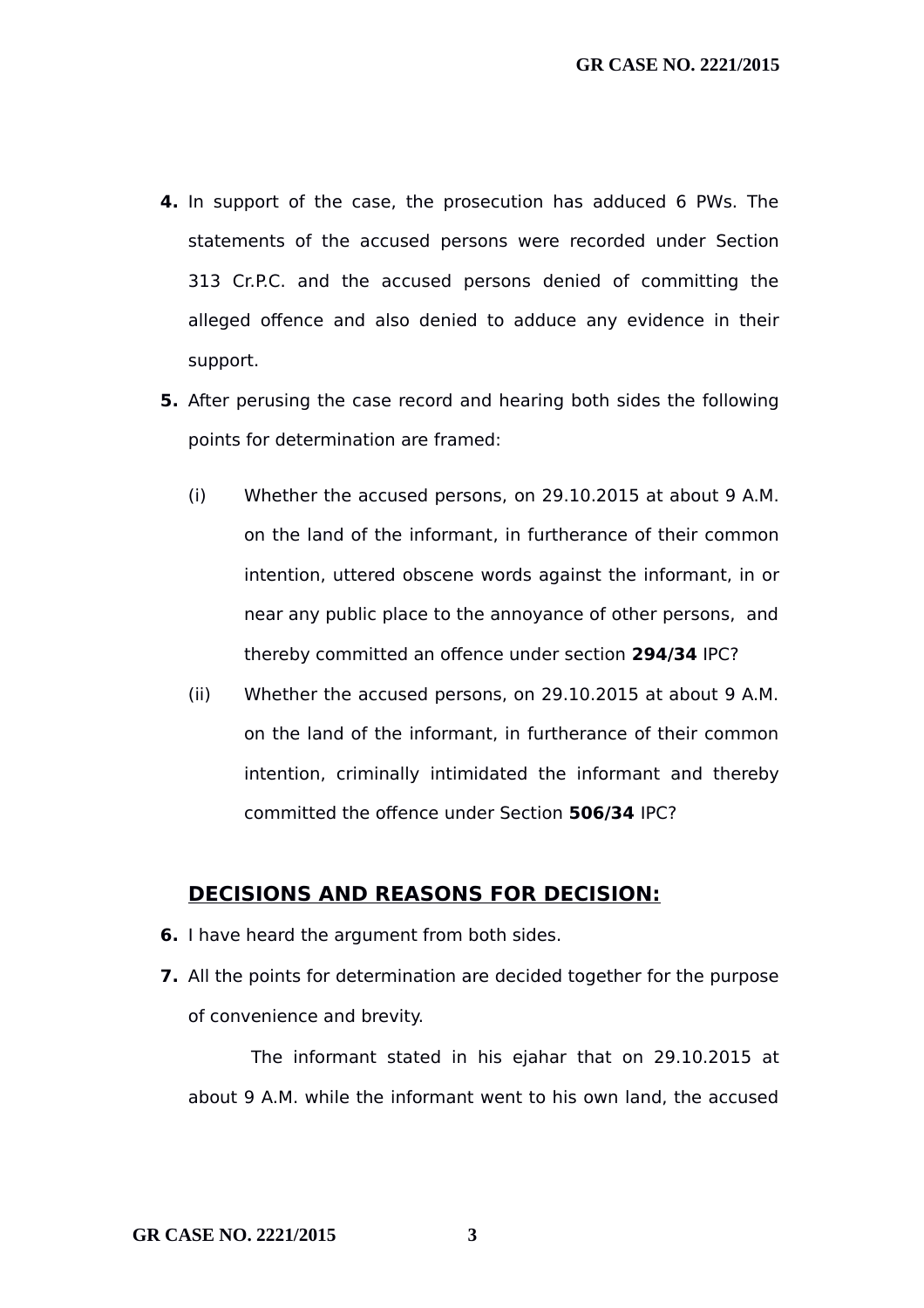persons carrying dao and lathi and uttered obscene words against him.

The informant alleged that on the day of the incident the accused persons on his property uttered obscene words against him and criminally intimidated him.

The informant stated in his evidence as PW1 that there has been land disputes between both the parties and a civil suit is also pending in connection with the same and on the day of the incident the accused persons entered into the disputed land and destroyed the cultivation of the informant and when the informant told them not to do so, they both quarreled with him and uttered obscene words against him and threatened to kill him.

The PW2 and PW3 do not know anything about the incident.

The PW4 and PW5 did not state anything about utterance of obscene words by the accused persons and also about any criminal intimidation given by them to the informant. The PW5 only deposed about the fact that there was a quarrel between both the parties. The PW4 did not mention anything except the fact that one male person restrained the informant from picking up the fences and thereafter police came and took them.

Hence, from the above evidences, it can been seen that except the informant none other witnesses deposed anything about utterance of obscene words and criminal intimidation by the accused persons against the informant. As such, the fact asserted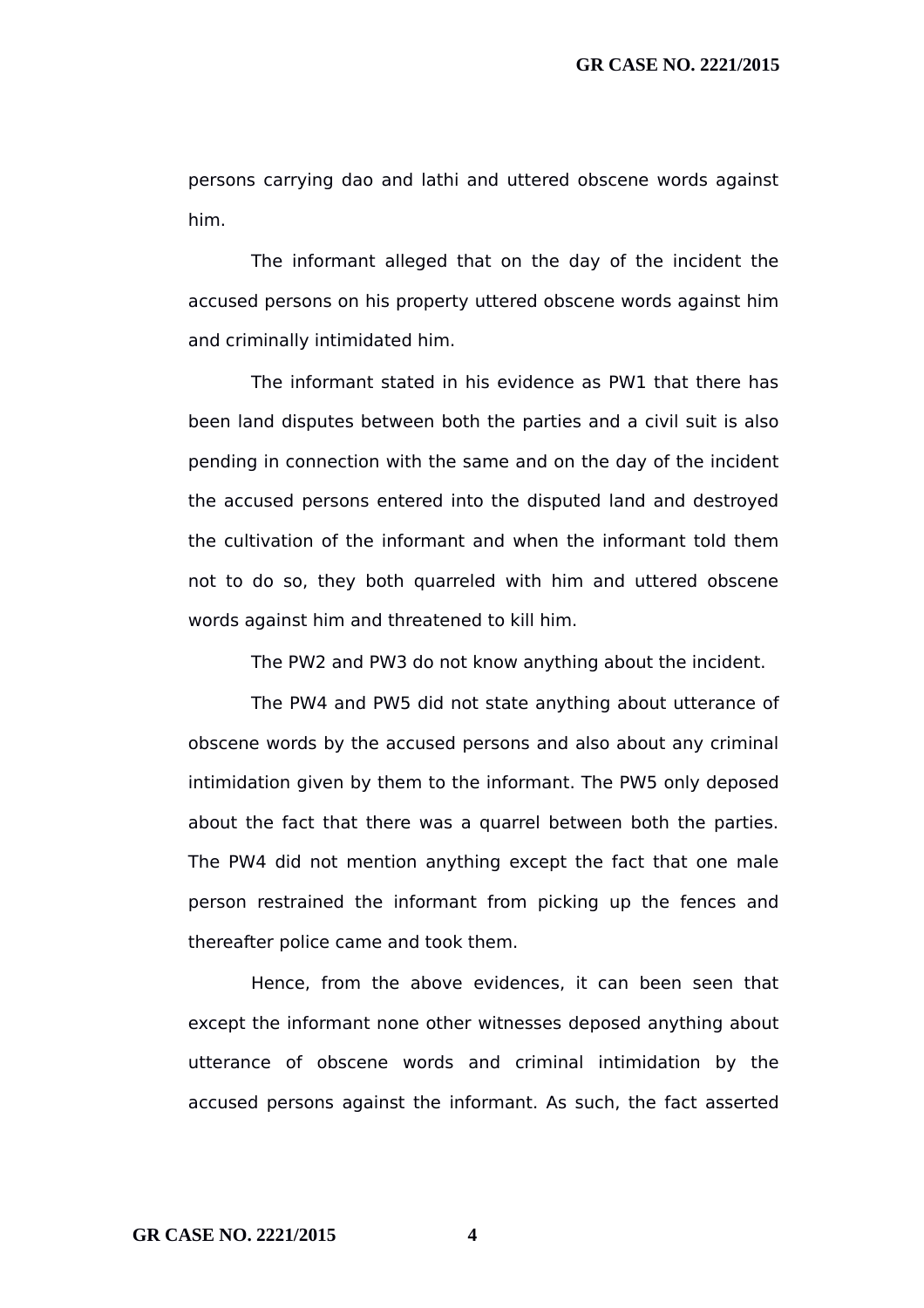by the informant did not find any support from the other witnesses. Hence, the evidence of the informant alone falls insufficient for proving the guilt of the accused persons beyond all reasonable doubts.

Hence, considering the nature of the evidences adduced by the prosecution, it can be held that the prosecution has completely failed in proving the guilt of the accused persons u/s 294/506/34 beyond all reasonable doubts thereby making them not guilty under the alleged sections of law.

**(Contd....)**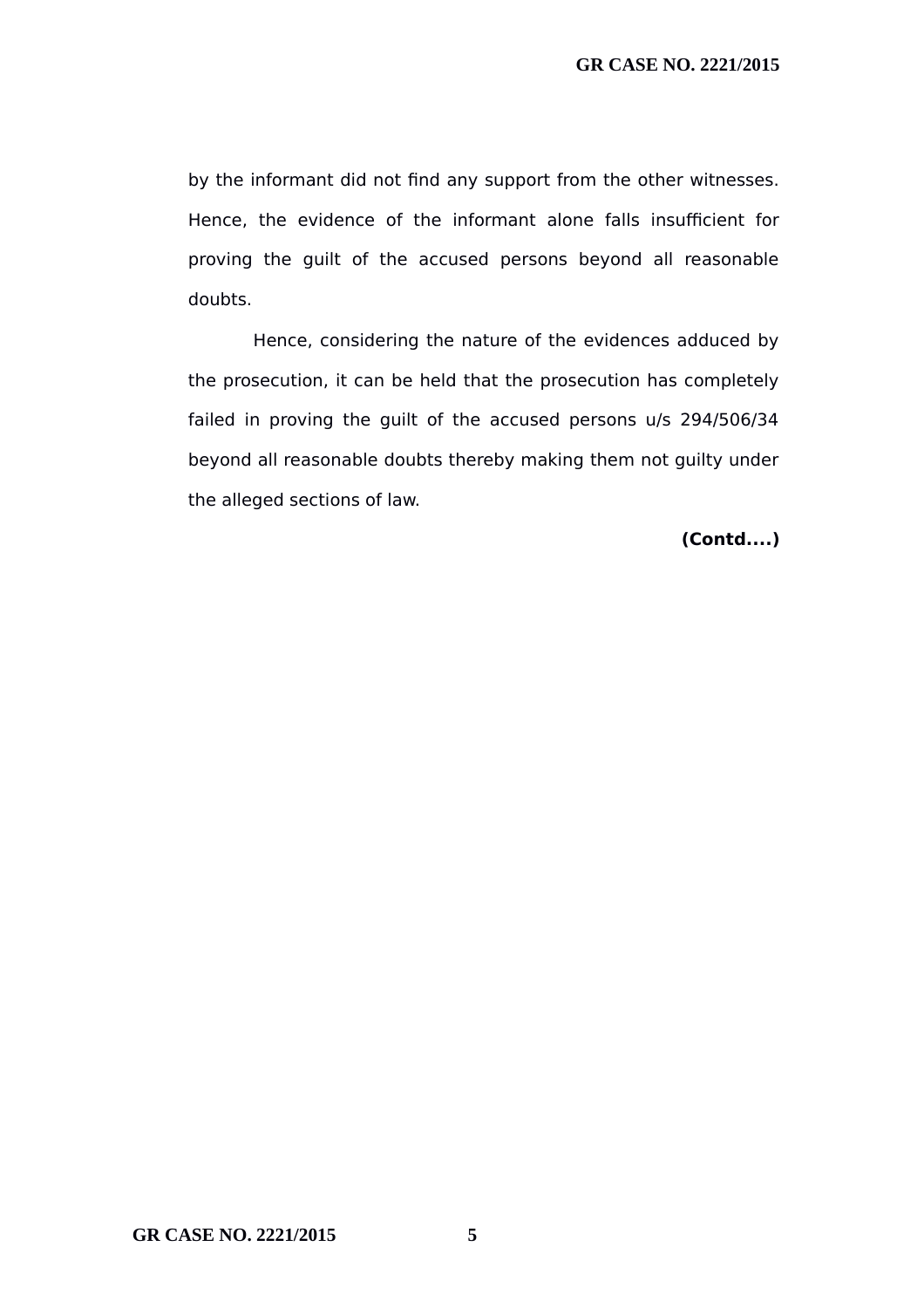### **ORDER**

As this court finds bothl the accused persons, namely, **Smt. Ratneswari Sonowal** and **Smt. Poli Sonowal @ Koli,** not guilty of the offence u/s 294/506/34 of IPC, the accused persons are acquitted of the charges u/s 294/506/34 of IPC.

The accused persons are set at liberty forthwith.

The bail bonds are extended for 6 (six) months from today.

The judgment is pronounced in the open court.

**Given under my hand and seal of this court on 12th of February, 2020.**

#### (SMT. SWEETY BHUYAN) JUDICIAL MAGISTRATE 1ST CLASS LAKHIMPUR, NORTH LAKHIMPUR

Dictated & Corrected by me:

(SMT. SWEETY BHUYAN) JMFC,NORTH LAKHIMPUR

Transcribed & typed by me:

Kumar Gaurav (Stenographer)